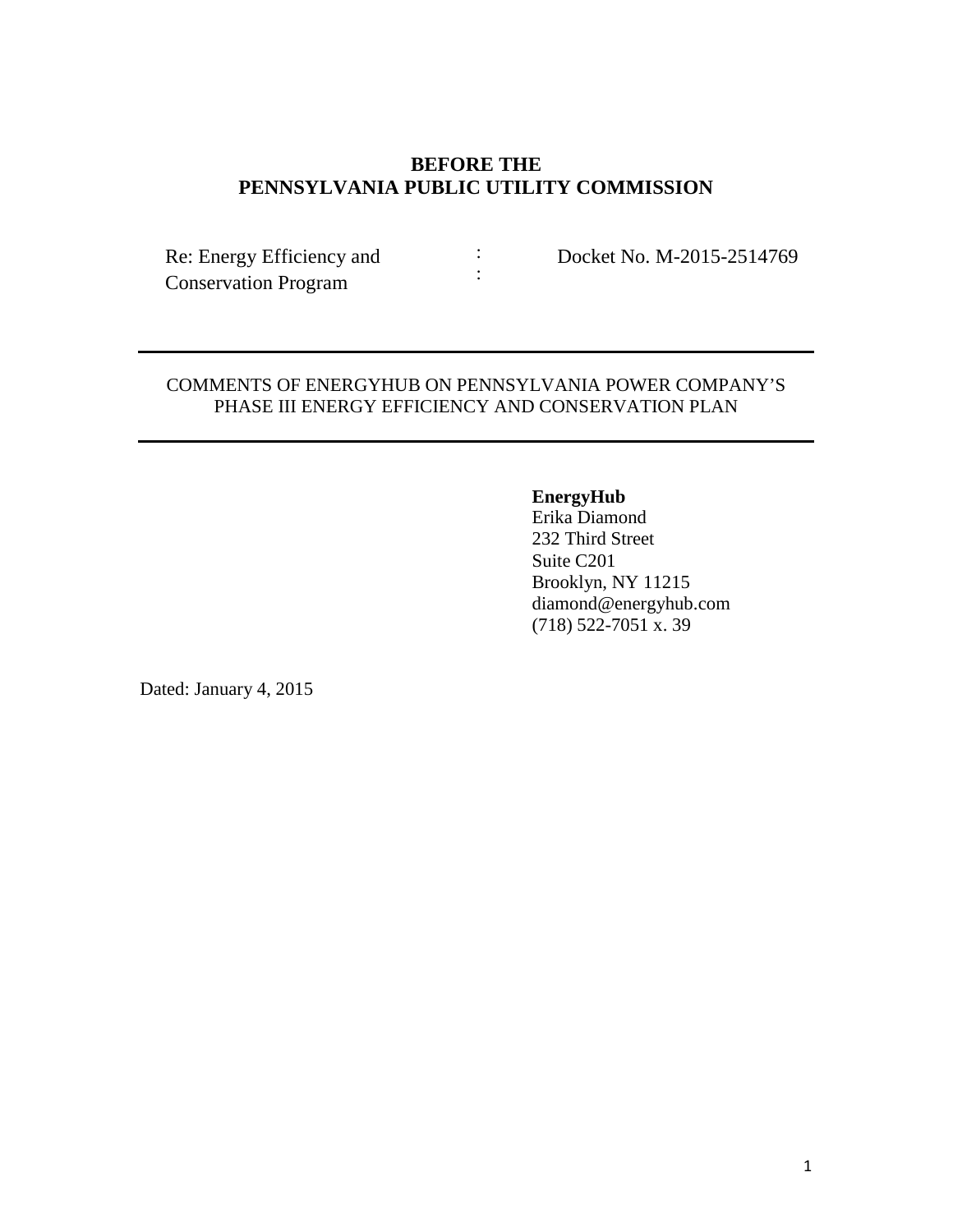#### **I. INTRODUCTION**

On June 19, 2015, the Pennsylvania Public Utility Commission ("Commission") issued its *Energy Efficiency and Conservation Program* Implementation Order ("Order") at Docket No. M-2014-2424864. In its Order, the Commission established the third phase of the Energy Efficiency and Conservation Program ("EE&C Program") that was created by Act 129 of 2008. The Commission adopted specific consumption reduction targets and peak demand reduction targets for each electric distribution company for the period of 2016 through 2021. To reach those targets, the following electric distribution companies filed Energy Efficiency and Conservation Plans ("EE&C Plans") with the Commission on November 30, 2015:

Duquesne Light Company at Docket No. M-2015-2515375 Metropolitan Edison Company at Docket No. M-2015-2514767 PECO Energy Company at Docket No. M-2015-2515691 Pennsylvania Electric Company at Docket No. M-2015-2514768 Pennsylvania Power Company at Docket No. M-2015-2514769 PPL Electric Utilities Corporation at Docket No. M-2015-2515642 West Penn Power Company at Docket No. M-2015-2514772

Since the first implementation of Act 129's EE&C Programs, Pennsylvanians have saved approximately 7,000,000 MWh of electricity.<sup>[1](#page-1-0)</sup> By ensuring that the abovereferenced EE&C plans are properly structured, the Commission will continue to achieve the public policy objectives of Act 129 by allowing energy customers to have options to control their energy usage.

EnergyHub, a leading provider of mass-market demand response ("DR") and energy efficiency ("EE") products and services, respectfully submits these comments to the Commission on Penn Power's EE&C Plan. As an active partner in both utility and consumer market channels, EnergyHub brings a breadth of experience that can help

<span id="page-1-0"></span><sup>&</sup>lt;sup>1</sup> Statement of Commissioner Powelson, June 11, 2015 Docket No. M-2014-2424864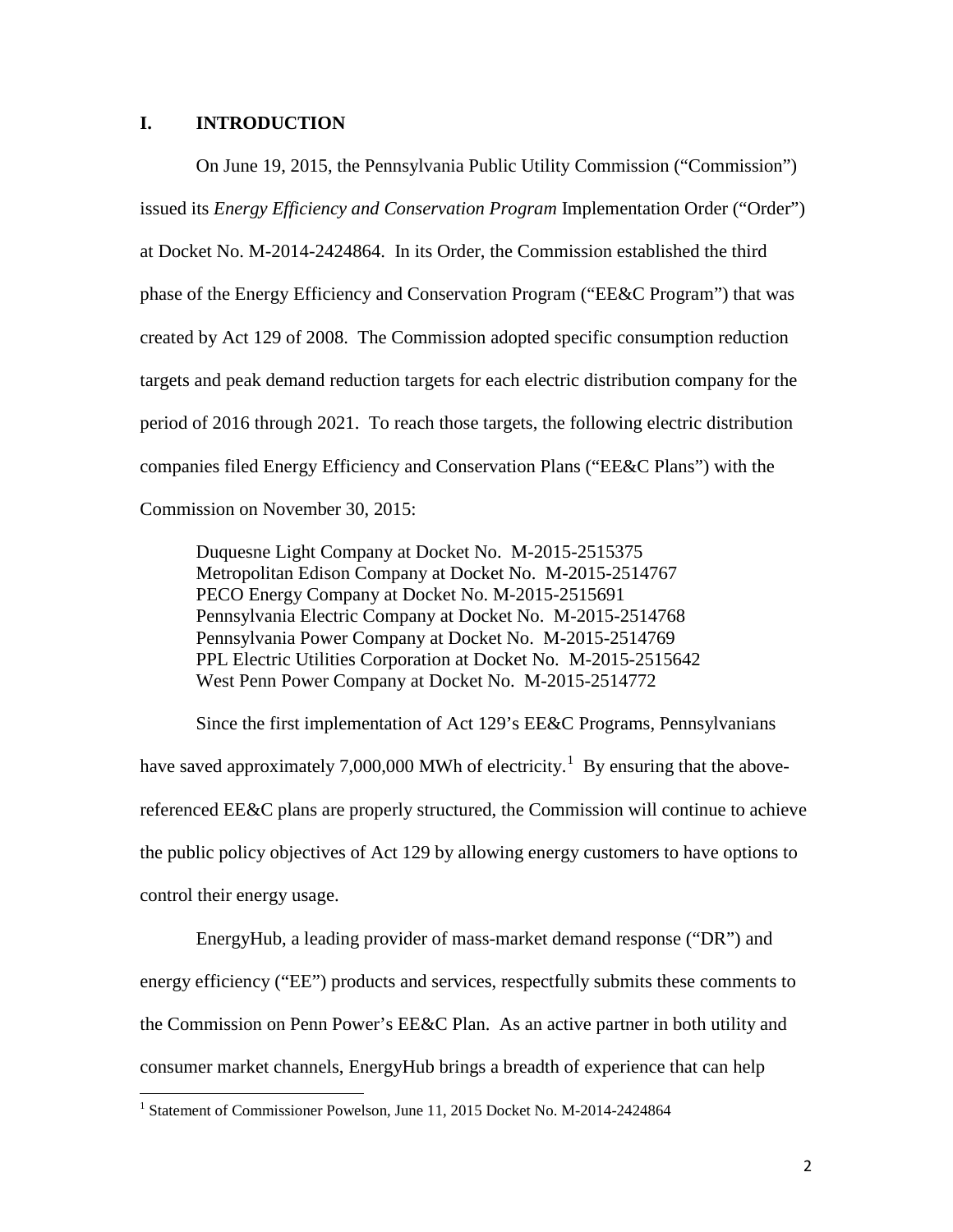inform the discussions in this proceeding and bring benefits to energy customers in the Commonwealth of Pennsylvania. Our comments are aimed at providing further insight into how consumer technology and home energy management solutions represent a valuable resource and are critical to EE and DR markets. Our key recommendations include:

- Expanding "bring-your-own-thermostat" ("BYOT") models that incorporate consumer technologies within proposed and/or existing energy efficiency and demand response programs to increase participation and satisfaction of residential customers
- Allowing "connected"<sup>[2](#page-2-0)</sup> thermostats to be eligible for energy efficiency program funding because they can provide both demand response and energy efficiency benefits
- Introducing performance-based incentives for peak demand reduction
- Ensuring consistency between utilities' programs to increase benefits of scale and standardization
- Adopting proper consumer education and marketing efforts to reduce transaction costs, animate markets, and increase customer participation

We believe implementing these recommendations will expand the capabilities of utilities within Pennsylvania to leverage advanced technologies and consumer-owned devices to achieve greater energy efficiency and peak load management at a lower cost and with greater customer satisfaction than some of Penn Power's proposed programs. In line with Pennsylvania's long-standing commitment to consumer choice, these recommendations will further empower consumers with the information to make choices that achieve all available energy savings. Implementing these changes now is particularly important

<span id="page-2-0"></span><sup>&</sup>lt;sup>2</sup> We distinguish "smart" or "internet-connected" thermostats from programmable thermostats due to their ability to be managed without direct, manual intervention from consumers. The ability to take advantage of cloud data services and increased convenience for consumers vastly improves the effectiveness of energy efficiency (by customizing and adjusting thermostat settings) and load management (by controlling thermostat settings during periods of peak demand).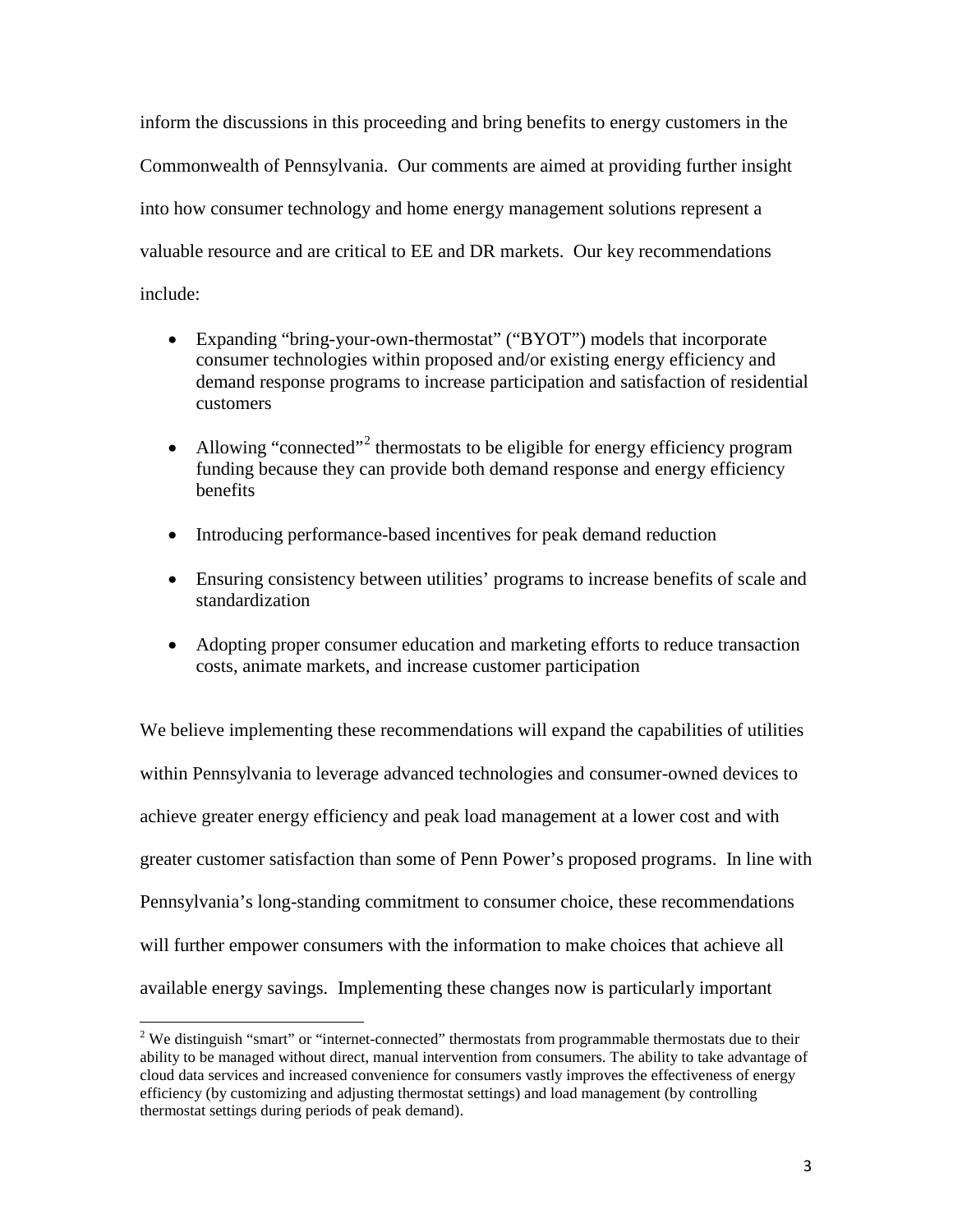given the rapid growth of these consumer technologies so that utilities can benefit from their capabilities and data, rather than be overwhelmed by them.

#### **II. ENERGYHUB'S EXPERIENCE**

EnergyHub, an independent subsidiary of Alarm.com, provides a cloud-based platform for managing energy use in homes and small businesses. EnergyHub is a longtime leader in enabling rapid deployment of DR and EE programs. EnergyHub's hardware-agnostic platform and multiple delivery models (i.e. direct install, Bring Your Own Thermostat, and capacity contracts) provide utilities maximum flexibility to design a connected device program fully aligned to each utility's business objectives. Together, EnergyHub and Alarm.com have nearly three million subscribers and connected homes, many with connected thermostats installed. These connected thermostats complement other potentially connected, high-energy usage devices, such as pool pumps, window air conditioners, behind-the-meter energy storage, dehumidifiers, and water heaters. Thermostat manufacturers and other service providers use EnergyHub's software to give their customers a simple and convenient way to control connected thermostats. Utilities use EnergyHub to enable multi-device, direct load control DR, manage energy usage, power the connected home, and keep the power grid stable.

#### **III. COMMENTS**

The Commission's approval of Phase III EE&C Plans will provide a roadmap for spending hundreds of millions of dollars to achieve the policy objectives outlined by the General Assembly in Act 129. But by the time Phase III is completed, Act 129 will be outdated by thirteen years. As Commissioner Powelson noted in his June 11, 2015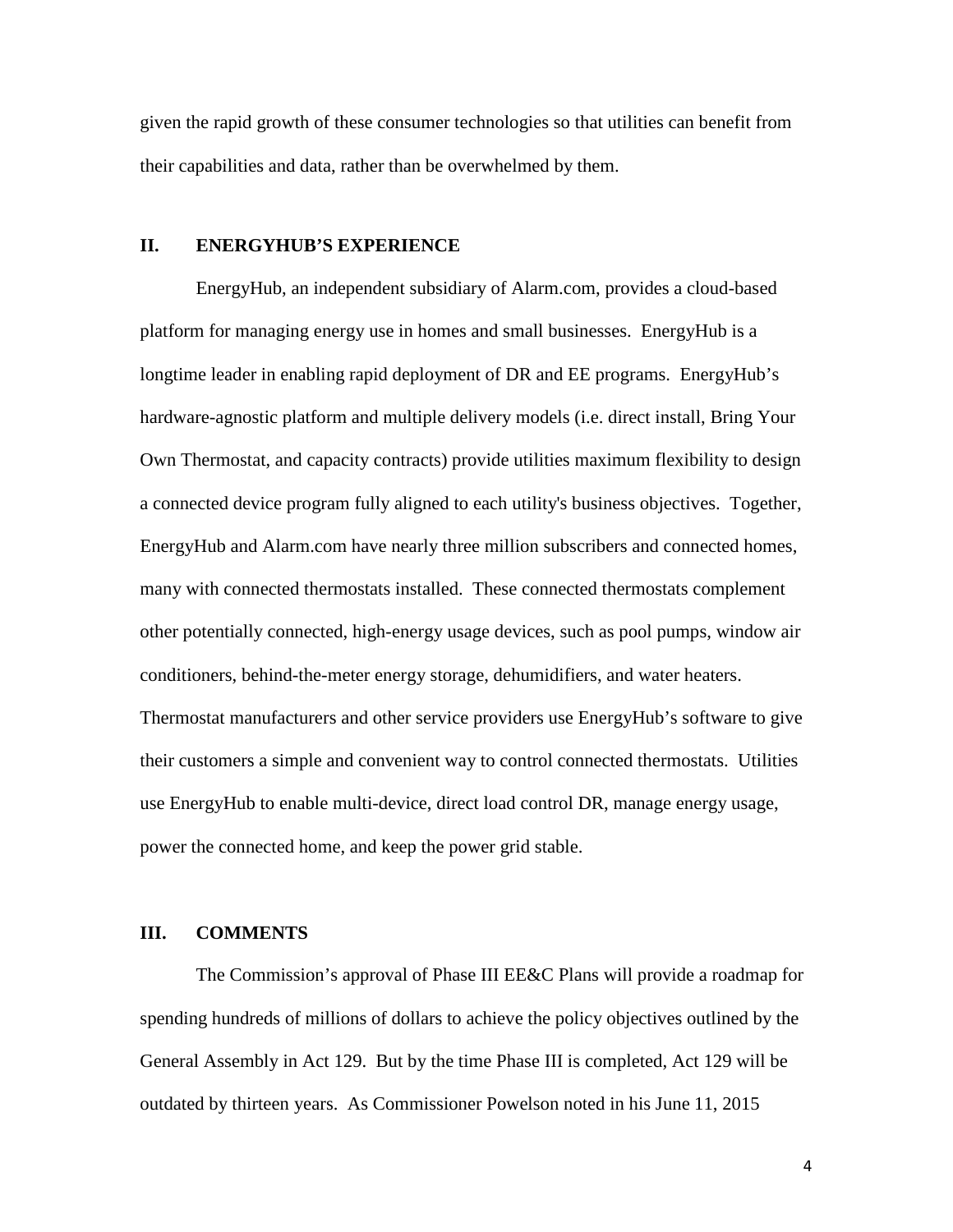Statement regarding the Phase III Implementation Order, "that day will come when the Commonwealth will need to look beyond the current framework of Act 129 to continue to achieve all available energy savings…. and start thinking about 'what's next'… for moving Pennsylvania's energy future forward."[3](#page-4-0)

EnergyHub could not agree more. The last decade has been marked by rapidly evolving technologies and opportunities that have expanded the role of the residential sector and consumer-owned technologies beyond what could have been predicted in 2008 when Act 129 was passed. Over 40% of new thermostats sold are now connected to the internet, and as a result it is increasingly common that consumer technologies are providing multiple value streams that can drive both energy efficiency and load management services.<sup>[4](#page-4-1)</sup> The Commission should utilize these trends to capture the greatest value for Pennsylvania's electric customers.

Given these changes, there are several opportunities to improve the proposed Phase III programs and account for "what's next" for Pennsylvania's energy future. As the Commission considers those programs, we believe that there are opportunities to (1) grow the market for innovative new technologies solutions, (2) increase the effectiveness of existing programs, and (3) increase customer participation and satisfaction. The following suggestions are made with those goals in mind:

> *A. Expanding "bring-your-own-thermostat" models that incorporate consumer technologies within proposed and existing demand response and energy efficiency programs can increase residential customer participation and satisfaction*

<span id="page-4-1"></span><span id="page-4-0"></span><sup>&</sup>lt;sup>3</sup> Statement of Commissioner Powelson, June 11, 2015, Docket No. M-2014-2424864.<br><sup>4</sup> Parks Associates, "Winning Smart Home Strategies for Energy Management" Report. Authored by Tom Kerber - Director, Research, Home Controls & Energy, Q3 2015.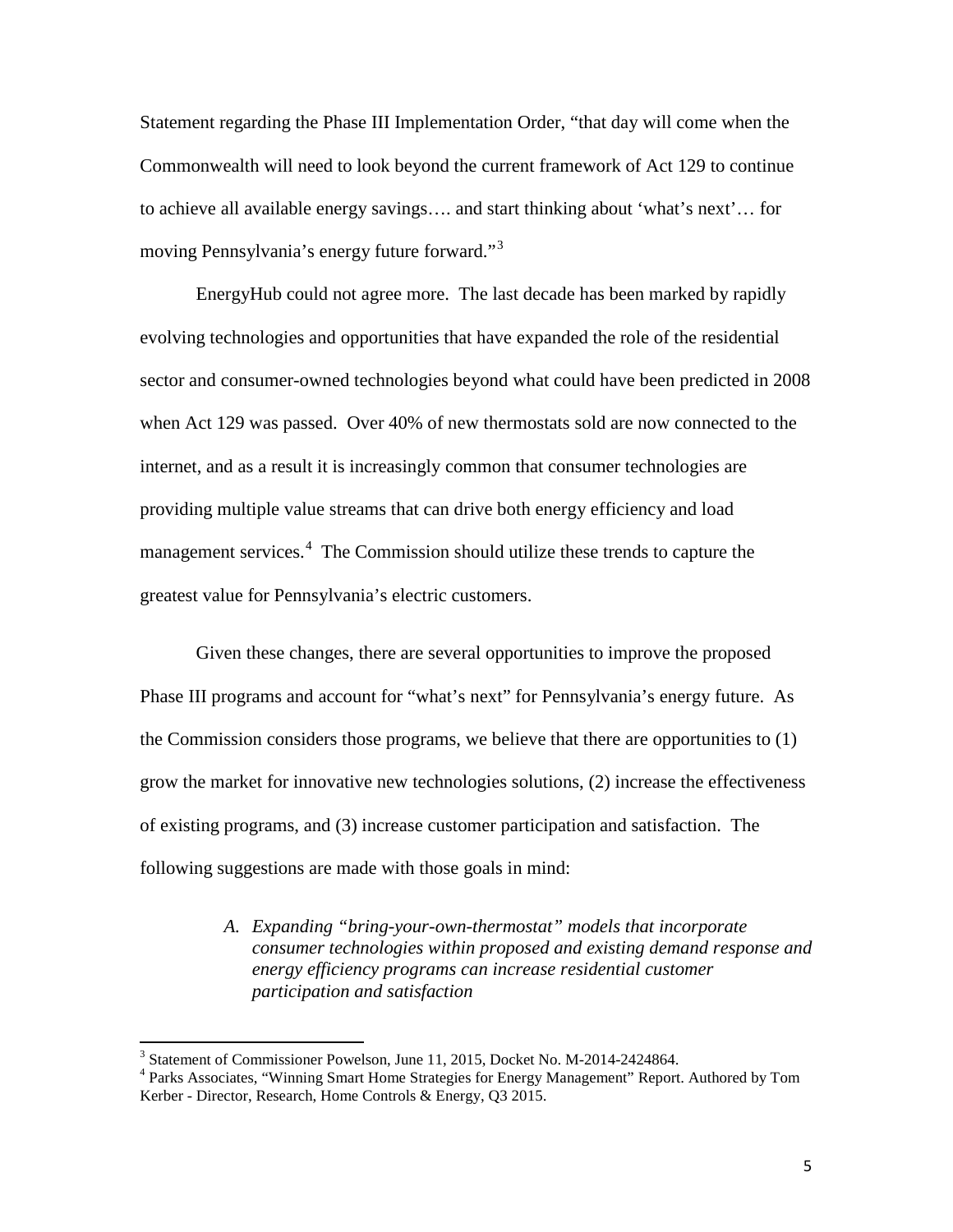Electricity customers today face a broad range of new technologies, devices, and service offerings. These products, such as connected thermostats or home automation and security systems, have embedded capabilities to support load management, demand response, and energy efficiency. Many of these device sales are associated with purchases of other, non-energy related services, such as home security. In the "Reforming the Energy Vision" proceeding currently underway in New York, the Consumer Engagement Working Group described this trend by noting that, "Consumers may not be particularly interested in their energy use *per se* … but they currently are purchasing energy efficiency and load control capabilities embedded within home security, entertainment and connected lifestyle solutions." In this sense, this consumerchosen, connected technology base represents a latent capacity for energy services that is distinct from services (such as traditional utility demand response programs) where the primary motivation is related to energy management.

Over the last decade, the Commission has been empowering and encouraging consumers to make choices regarding their electricity use. Increasingly, those customers are choosing to purchase connected technology products. Over 40% of new thermostats sold are now internet-connected. Customers can and will continue to purchase these systems through retail, e-tail and service-provider channels because of their designappeal, convenience, and/or perceived comfort level. Yet most utilities have failed to recognize those market opportunities in their EE&C Plans.

Pennsylvanians have experienced the benefits of choice in other contexts, and the Phase III programs should be no different. Every household is unique, and allowing each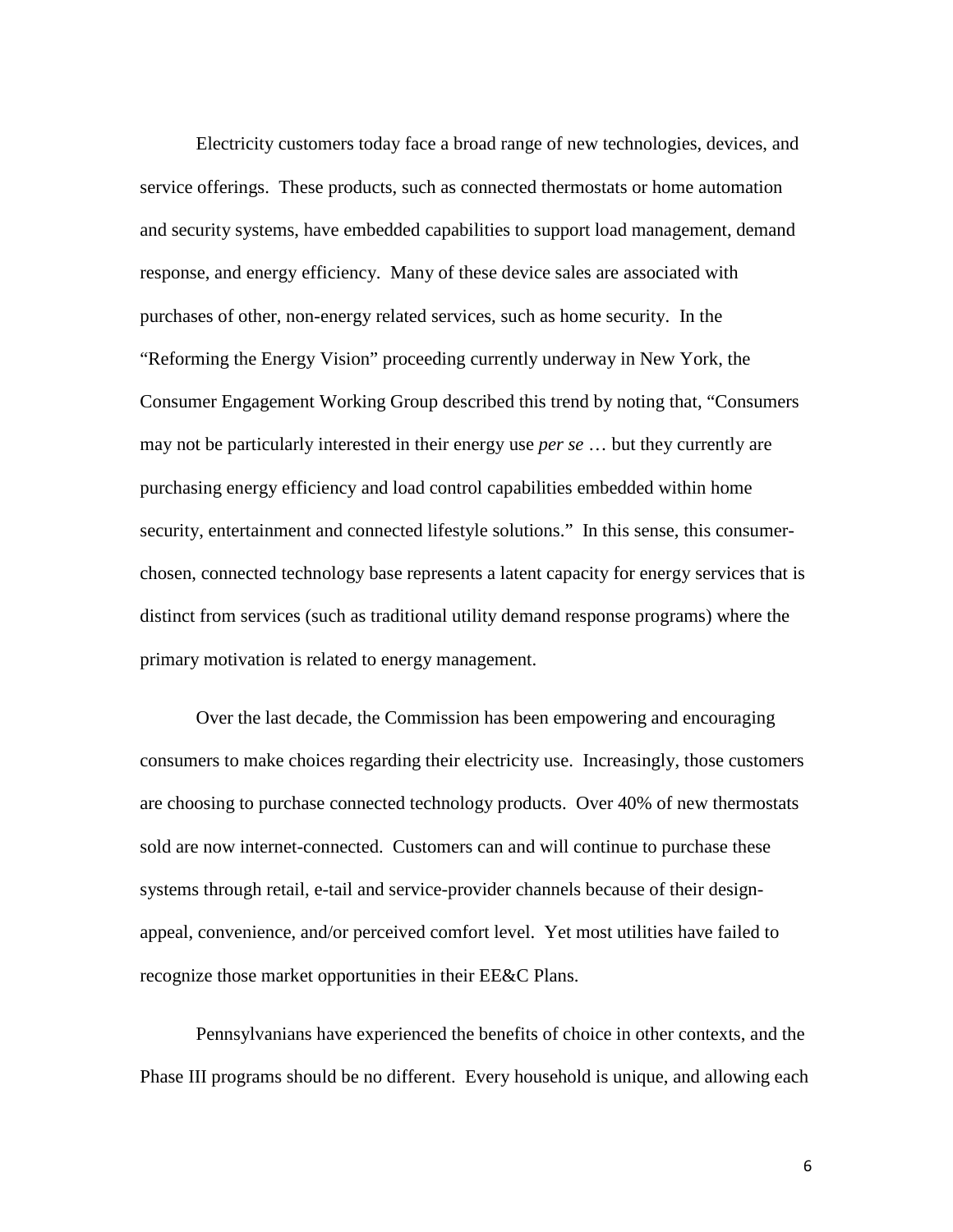customer to choose their own hardware tailored to their individual needs—as opposed to being forced into a cookie-cutter utility program—will lead to increased customer satisfaction. Beyond benefiting the customer, a BYOT model also lowers costs for the utility. Unlike hardware owned by the utility, which requires costly installation and ongoing service obligations, consumer-owned technologies are installed and maintained by the customer to fit their individual needs. Those consumer channels (e.g. retail)—and their marketing expertise—can help Penn Power "reach prospective customers at the right time, through the right channel, with the right message."<sup>[5](#page-6-0)</sup>

Therefore, given that every EE&C Plan listed "customer participation" as a key risk<sup>[6](#page-6-1)</sup>, it is critical that any EE and DR programs consider the increasing base of intelligent consumer technology and design programs that allow participation by customer-owned devices. In other states, this approach has been termed a "bring-yourown-thermostat" ("BYOT") or "bring-your-own-device" ("BYOD") program design.

Under a BYOD program, connected thermostats and other devices are able to participate in EE and DR programs, facilitated by third-party aggregators, and benefit from proposed or existing rates and incentives. These initiatives are active or being considered in 15+ BYOT programs across the US including in RTO markets. This is only one example of how consumer technology can be leveraged to support the Act 129 public policy objectives, but as a proven, currently active model, we believe it should be included in every utility's Phase III EE&C Plan.

Duquesne and PECO are the only electric distribution companies that explicitly

<span id="page-6-1"></span><span id="page-6-0"></span><sup>&</sup>lt;sup>5</sup> PECO Phase III EE&C Plan at 78.<br><sup>6</sup> PECO at 78; Duqesne at 81; MetEd at 100; Penelec at 48; PennPower at 50; PPL at 37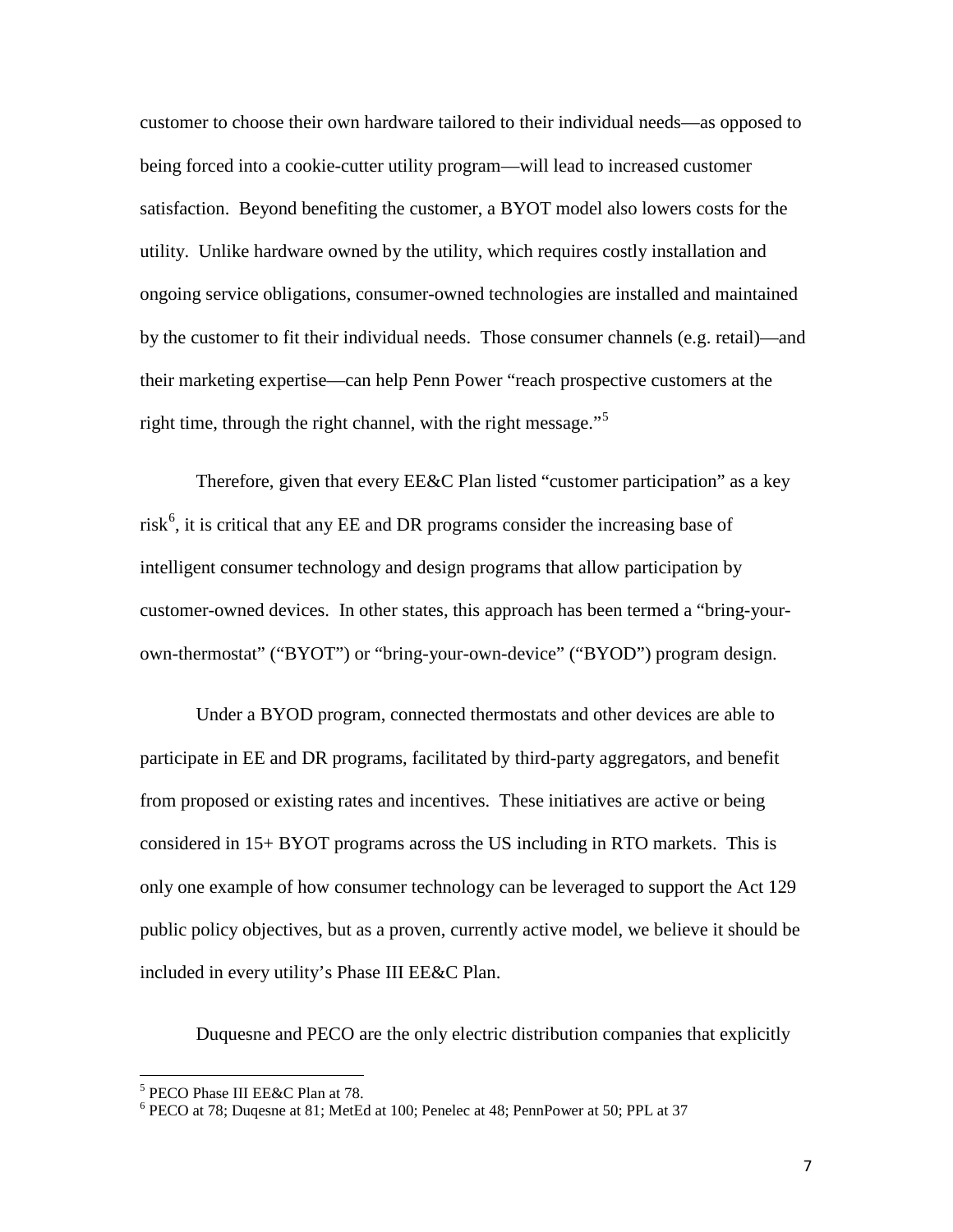mention connected devices in their EE&C Plans, with only Duquesne explicitly mentioning a BYOT model. Duquesne's plan noted that such a program would "engage directly key technology partners" and "will be explored as an additional source of potential participation."<sup>[7](#page-7-0)</sup> PECO included a Smart Thermostat DR program that utilizes internet-connected thermostats in customer's homes to manage peak demand. However, it is unclear whether PECO's program allows customers to bring their own thermostat. We commend Duquesne and PECO for their recognition of this forward-thinking opportunity and urge the Commission to require other electric distributing companies to fully consider these types of programs.

Every other utility's EE&C Plan misses this opportunity. PPL does not have a residential DR program included in its EE&C Plan at all. Yet, even PPL recognizes the role that new consumer-owned technologies will play in Pennsylvania's energy future. In its EE&C Plan, PPL reserved \$3 million in funding for residential pilots and new technologies, which include home energy management systems and integration of smart thermostats.

While this reservation is a step in the right direction, its fundamental premise is incorrect. With over 40% of new thermostats being internet-connected, and 15+ BYOT programs active across the US including in RTO markets, the technology that PPL is waiting for is currently available, being purchased through non-utility retail avenues, and can be leveraged for significant load reductions. We urge the Commission to seize this opportunity now, as opposed to at some later undefined date.

<span id="page-7-0"></span><sup>7</sup> Duquesne Phase III EE&C Plan at 76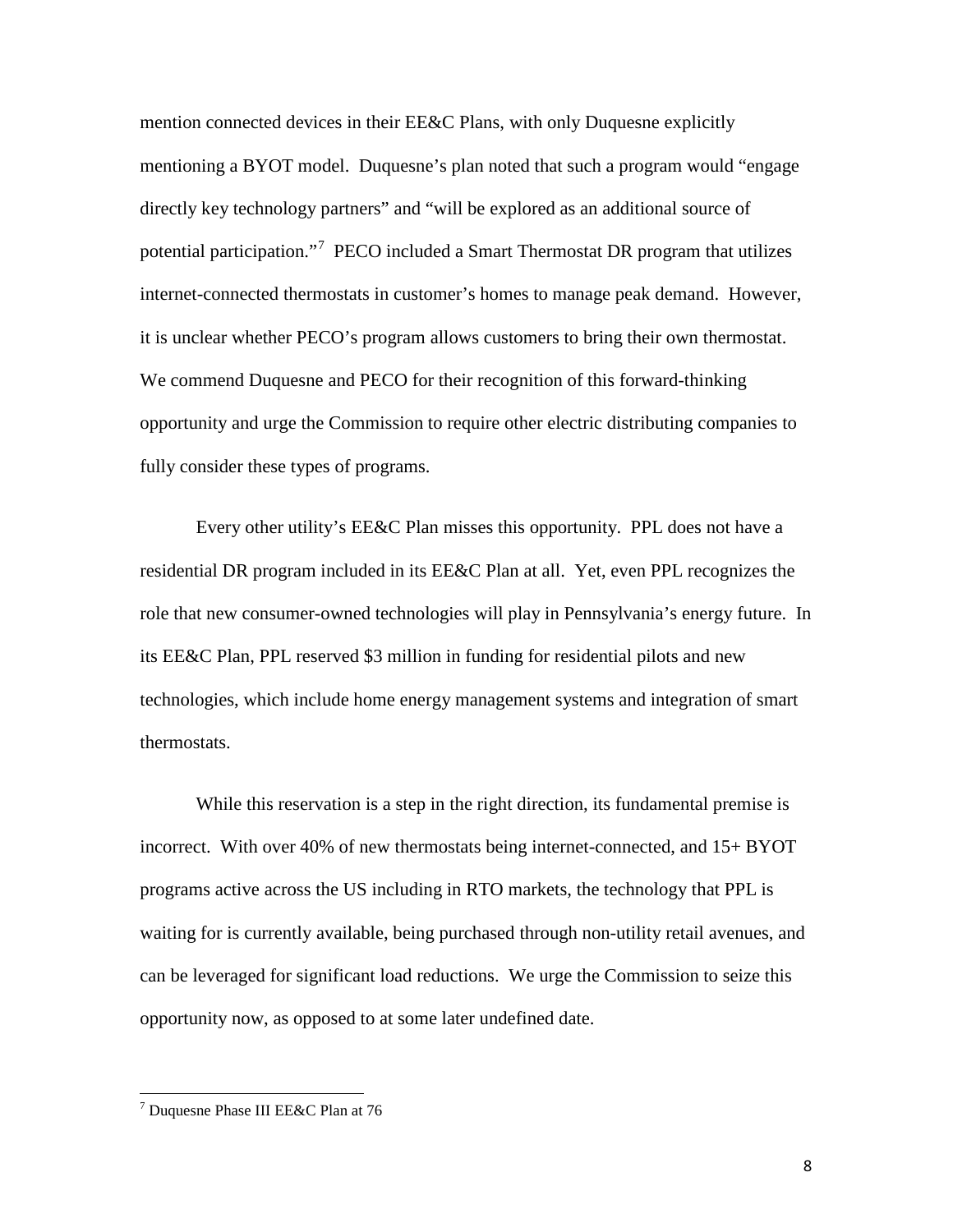We believe that there are tremendous opportunities to leverage consumer-owned technologies to achieve the public policy objectives of Act 129. The Commission acknowledged this opportunity in the Technical Reference Manual ("TRM") where it committed to "continue to encourage new technology as a growing part of the TRM." To further this goal, the Commission directed the SWE to investigate applicability of all smart, wifi-enabled or internet-connected thermostats for future modifications to the TRM.

 With regard to these opportunities as they relate to the current proposals, we highlight (1) areas that can be strengthened, and (2) areas where the Commission should urge the utility to expand its scope in order to capture more value for Pennsylvania consumers.

To strengthen current proposals that include a BYOT program design, we encourage the Commission to affirmatively address opportunities to leverage consumer market channels *before* and *in preference to* models that involve utility ownership of distributed energy resources. To the extent that utility ownership is promoted, we encourage the Commission to ensure that such ownership or market participation does not create an undue competitive advantage that diminishes the opportunity to foster innovation in consumer markets.

Pennsylvania has long encouraged customer choice and innovation. In order to ensure high levels of customer satisfaction and participation, the Commission should continue empowering customers with choices. At the very least, consumer market channels should be leveraged *in conjunction with* the utility to prioritize BYOT models.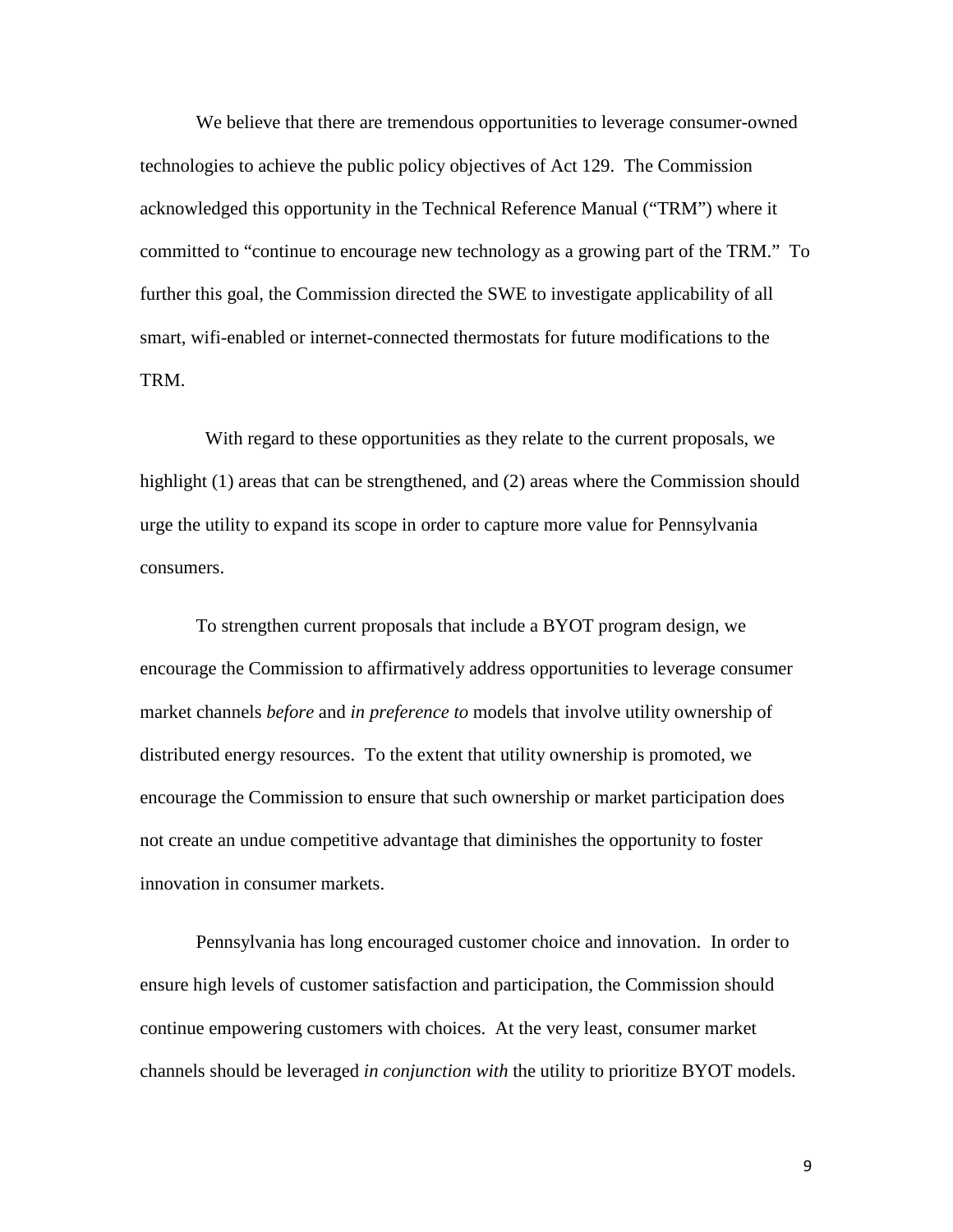But narrowing that "choice" to utility-owned switches or non-smart thermostats runs counter to current market trends, customer preferences, and Act 129's objective to "explore the feasibility of new sources of alternative energy…"[8](#page-9-0) Consumer-owned BYOT programs are new sources of alternative energy. As Commissioner Witmer stated, "the cheapest, most efficient kilowatt hour is the one you never have to use."<sup>[9](#page-9-1)</sup>

With regards to those EE&C Plans that neglected to include a BYOT or any connected thermostat option, we urge the Commission to require those utilities explore those program designs in further detail in order to capture the full value of those resources for Pennsylvania's consumers.

Internet-connected thermostats, among other consumer-owned devices, are "what's next" for Pennsylvania's energy future. By leveraging this technology under a BYOT program, Pennsylvania's electric distribution companies can increase customer participation and satisfaction while flowing with current market trends. By ignoring it, Penn Power is leaving value on the table and subjecting the program to an increased risk of not "reaching prospective customers at the right time, through the right channel, with the right message." $10$ 

## *B. Because connected thermostats can be used to provide energy efficiency during periods outside of demand response events, they should also be eligible for energy efficiency projects and funding.*

In addition to providing demand response benefits, connected thermostats and other home devices can be actively managed by consumers and service providers to offer

<span id="page-9-0"></span><sup>&</sup>lt;sup>8</sup> HB 2200, lines 12-14<br><sup>9</sup> Statement of Commissioner Pamela A. Witmer, March 11, 2015, Docket No. M-2014-2424864<br><sup>10</sup> PECO Phase III EE&C Plan at 78.

<span id="page-9-1"></span>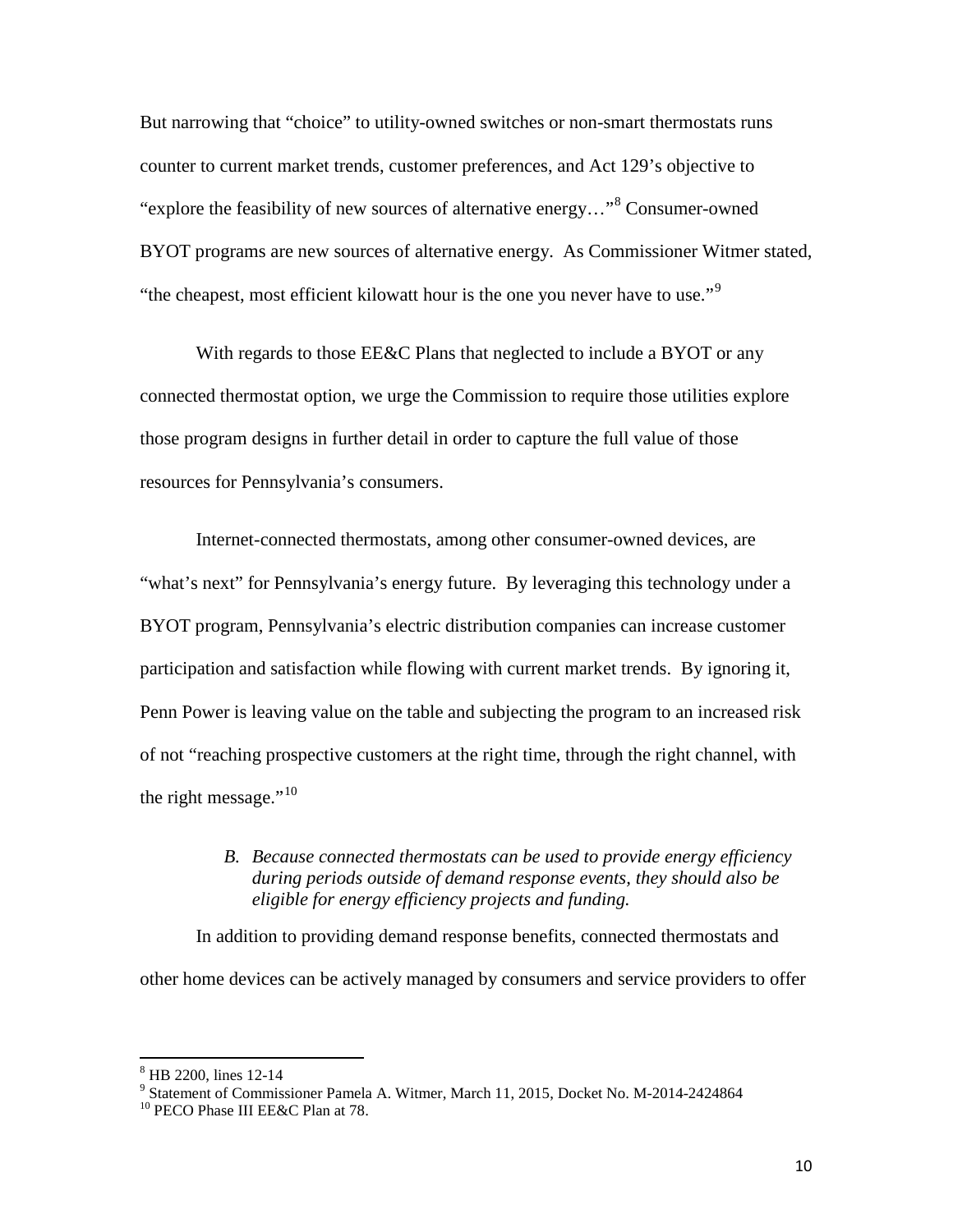dynamic energy efficiency savings. These energy savings are in addition to the generally passive savings that accompany manually programmable thermostats.

We believe that specific mechanisms should be established that allow such dualpurpose devices to be properly recognized, valued and their benefits monetized.

# *C. Performance-based incentives for peak demand reduction should be established*

As Commissioner Powelson noted in his June 11, 2015 Statement regarding the Phase III Implementation Order, "the legislature had two options for ensuring utility compliance with the stated reduction goals: a stick approach (fines for non-attainment) or a carrot approach (incentive payments for reaching goals)." While the legislature chose the stick approach, Commissioner Powelson pointed out that "that day will come when the Commonwealth will need to look beyond the current framework of Act 129 to continue to achieve all available energy savings…and start thinking about 'what's next'… for moving Pennsylvania's energy future forward."

That day has come. We echo Commissioner Powelson's statement that, "Pennsylvania should strongly consider giving utilities the ability to institute decoupling so as to remove any financial disincentive for utilities to partner with their customers in reducing demand for electricity."<sup>11</sup> In EnergyHub's experience, our most effective DR implementations have been executed as some version of a performance contract, wherein the vendor, in this case EnergyHub, is able to structure the program (e.g. marketing, incentives) according to best practices and customers are provided with maximum choice. Utilities that implement DR in response to simple regulatory mandates with only the

<span id="page-10-0"></span> <sup>11</sup> Statement of Commissioner Powelson, June 11, 2015 Docket No. M-2014-2424864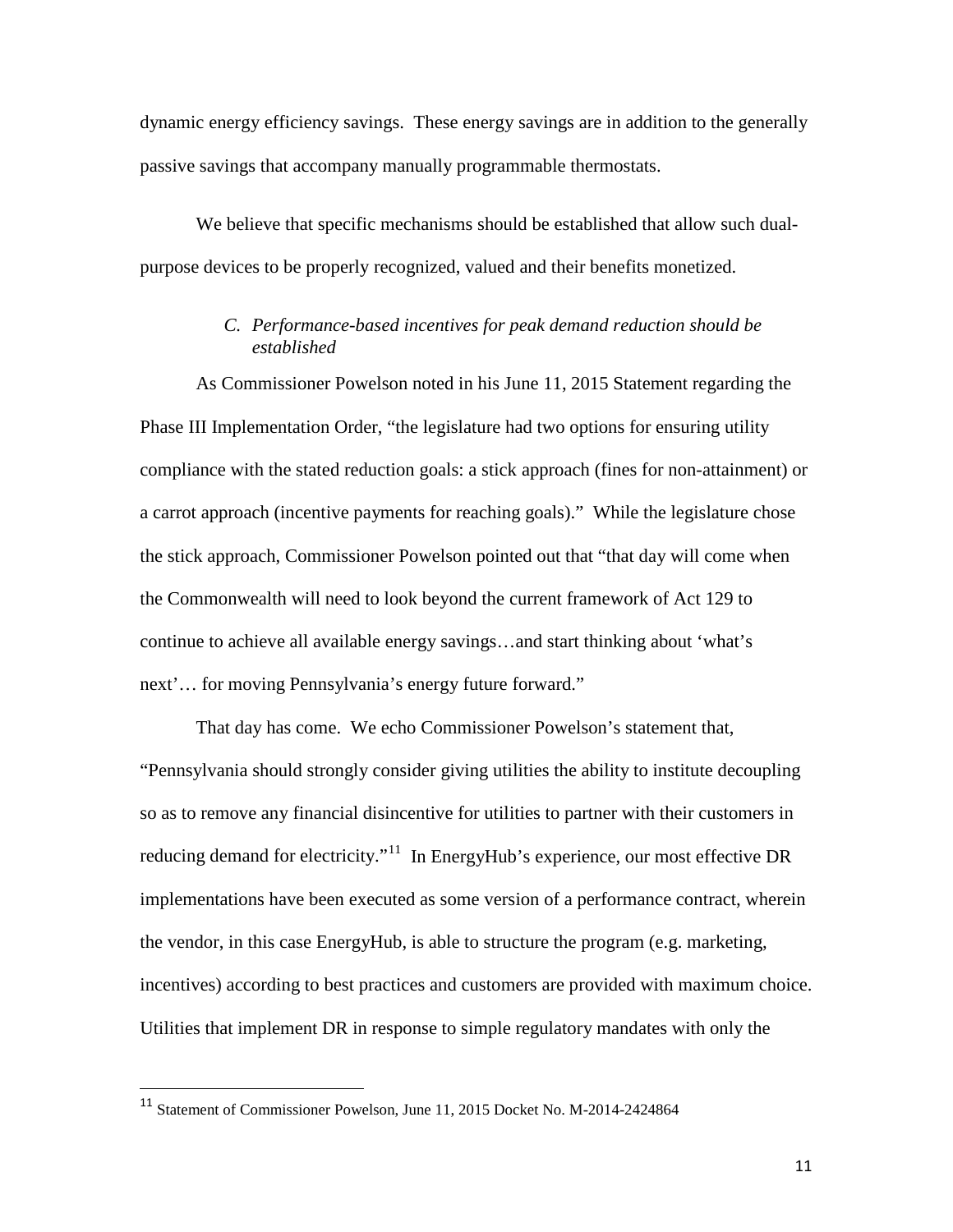threat of penalties for non-compliance tend to end up with more lackluster programs that meet the letter of the law but lack innovative approaches to drive down cost or increase benefits.

While instituting broad decoupling measures may be beyond the scope of the Phase III proceedings, the Commission can and should take small steps in this docket to properly align financial incentives. One way of doing this is to establish pay-forperformance contracting, which specifically defines the cost per kilowatt and allows the CSP to best design and tailor its program for optimum results. By providing specific monetary targets, this structure places all program risk on the CSP and incentivizes the CSP to learn from its experience in other markets to most effectively design and market its programs to customers. Not only will this naturally lead to increased customer satisfaction and participation, but it also reduces administrative costs for the utility. With the CSP being held accountable for customer acquisition, performance, and financing, the utility will only pay for what it receives.

Pay-for-performance contracting benefits both the utility and consumer by driving down costs and spurring innovative solutions. We urge the Commission to mend this market's structural defects and properly align incentives for utilities to drive effective EE and DR outcomes.

#### *D. Ensuring consistency between utilities' programs will increase benefits of scale and standardization and reduce customer fatigue*

<span id="page-11-0"></span>As we have experienced in other markets, standardization is valuable. We encourage the Commission to urge utilities to work together to adopt similar programs. Not only does this reduce costs for utilities and vendors, but it eases the burden on consumers. Careful thought should be put into how to coordinate these efforts and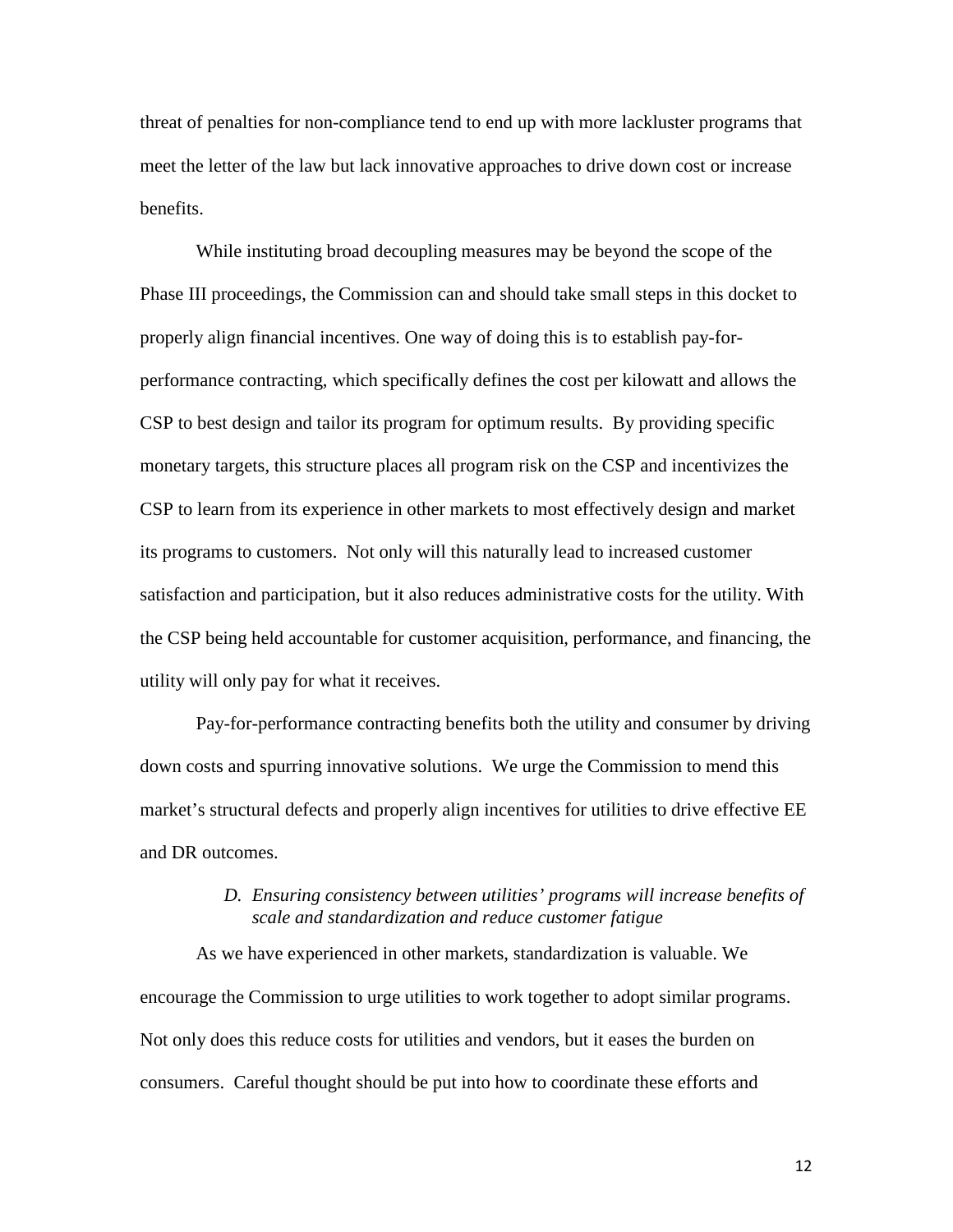minimize customer fatigue. As this Commission is well aware from its 2011 Retail Markets Investigation, customers will tune out and chose not to participate in programs that are overly complicated and inconsistent.<sup>[12](#page-12-0)</sup> After instituting a statewide consumer education campaign and exploring changes to allow customers to more fully realize the benefits of competition, the Commission was able to remove barriers to a more robust and sustainable competitive electric supply market. Similarly, in the current Act 129 Phase III context, we urge the Commission to take a proactive approach to ensure consistency so that customers, vendors, and technology providers can make informed, streamlined decisions.

## *E. Adopting proper consumer education and marketing efforts will reduce transaction costs, animate markets, and increase customer participation*

PECO's EE&C Plan states that its marketing strategy "will provide a customercentric experience and approach with a deliberate management focus on making participation easy, convenient and a smart choice for customers to take advantage of the residential DR program…" and to "reach prospective customers at the right time, through the right channel, with the right message."[13](#page-13-0) EnergyHub praises PECO's overarching strategy, and proposes two recommendations that will further enable Penn Power and other utilities to achieve those goals:

#### 1. Utilities should recognize evolving consumer marketing channels

PECO stated that it will coordinate its marketing strategies through a collection of "Pathways," which are designed to address specific needs of each market. For its DR programs, PECO chose to limit its marketing to a direct-action pathway "where

<span id="page-12-0"></span><sup>&</sup>lt;sup>12</sup> *See* Retail Markets Investigation, Docket I-2011-2237952<br><sup>13</sup> PECO EEE&C Plan at 78.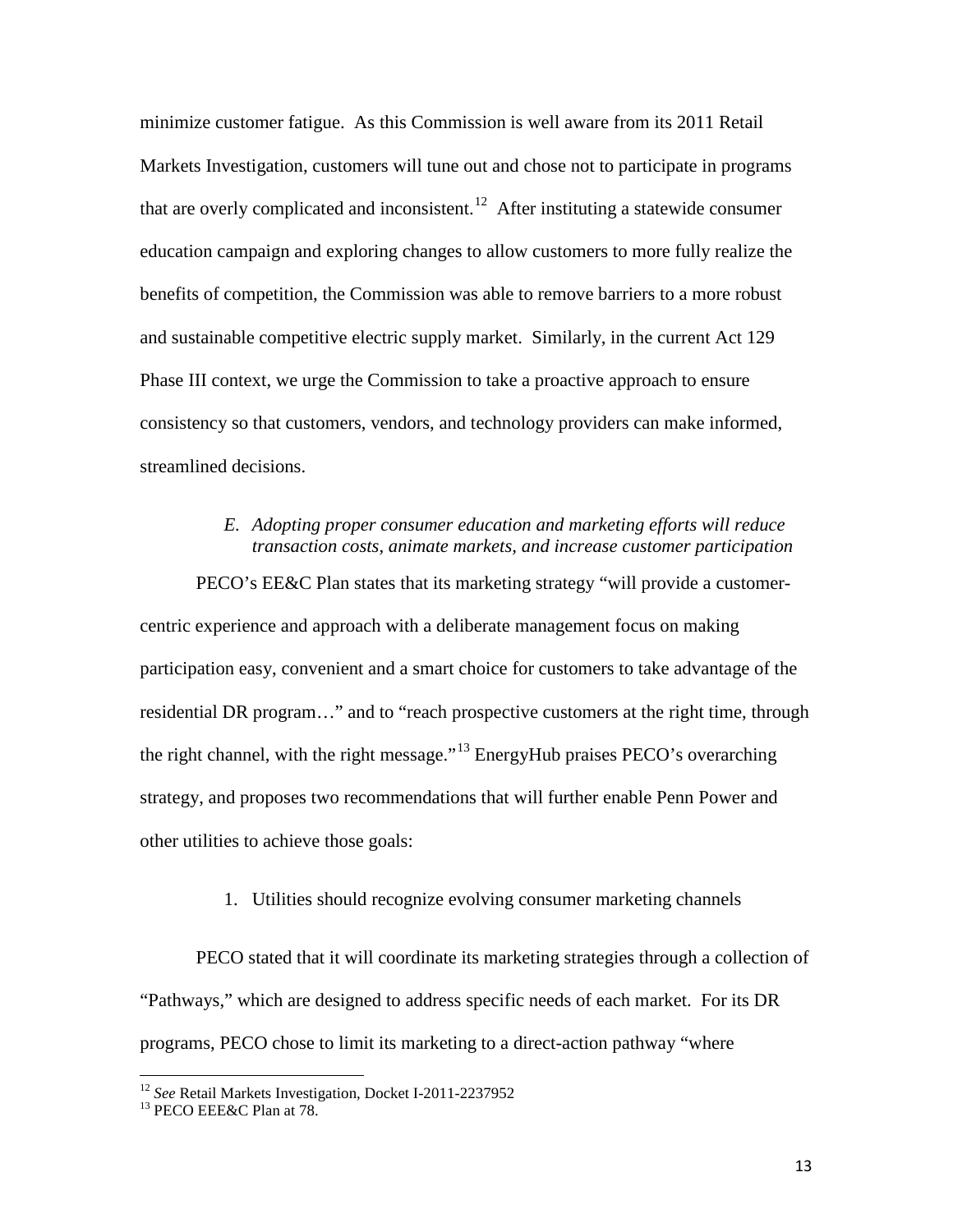customers work directly with PECO for coordinated and delivered solutions through CSPs." EnergyHub believes that PECO and other utilities should expand this to include its retail pathway, which offers "a wide array of discounted efficient products available for customer purchase at retail stores or distributors when customers are shopping for new energy consuming products."<sup>[14](#page-13-1)</sup>

Expecting distributed energy resources ("DERs") to be compensated by enabling customers to lower their energy bills implies that DERs will be selling their services or products directly to customers, as a tool for those customers to manage their energy bill. Unfortunately, the costs involved in marketing to and recruiting customers into DR programs for vendors with no existing channels of contact with consumers or consumer brand recognition can be prohibitive.

We urge the Commission to recognize evolving consumer marketing channels to reach prospective customers. The increase in popularity of internet-enabled thermostats sold at retail, e-tail and through other service providers, opens up opportunities to reach more consumers and minimize transaction costs by enabling a channel of communication to customers who already own thermostats or want to purchase connected thermostats themselves. It also allows customers to choose hardware that can be tailored to their individual preferences.

PECO and Penn Power's focus on direct marketing does not recognize those evolving consumer marketing opportunities. Given the nature of the consumer shopping landscape, direct marketing by the utility through websites, mail, email, and outbound calling may be less effective than targeting consumers at the retail level as they purchase

<span id="page-13-1"></span><span id="page-13-0"></span> <sup>14</sup> PECO EE&C Plan at 6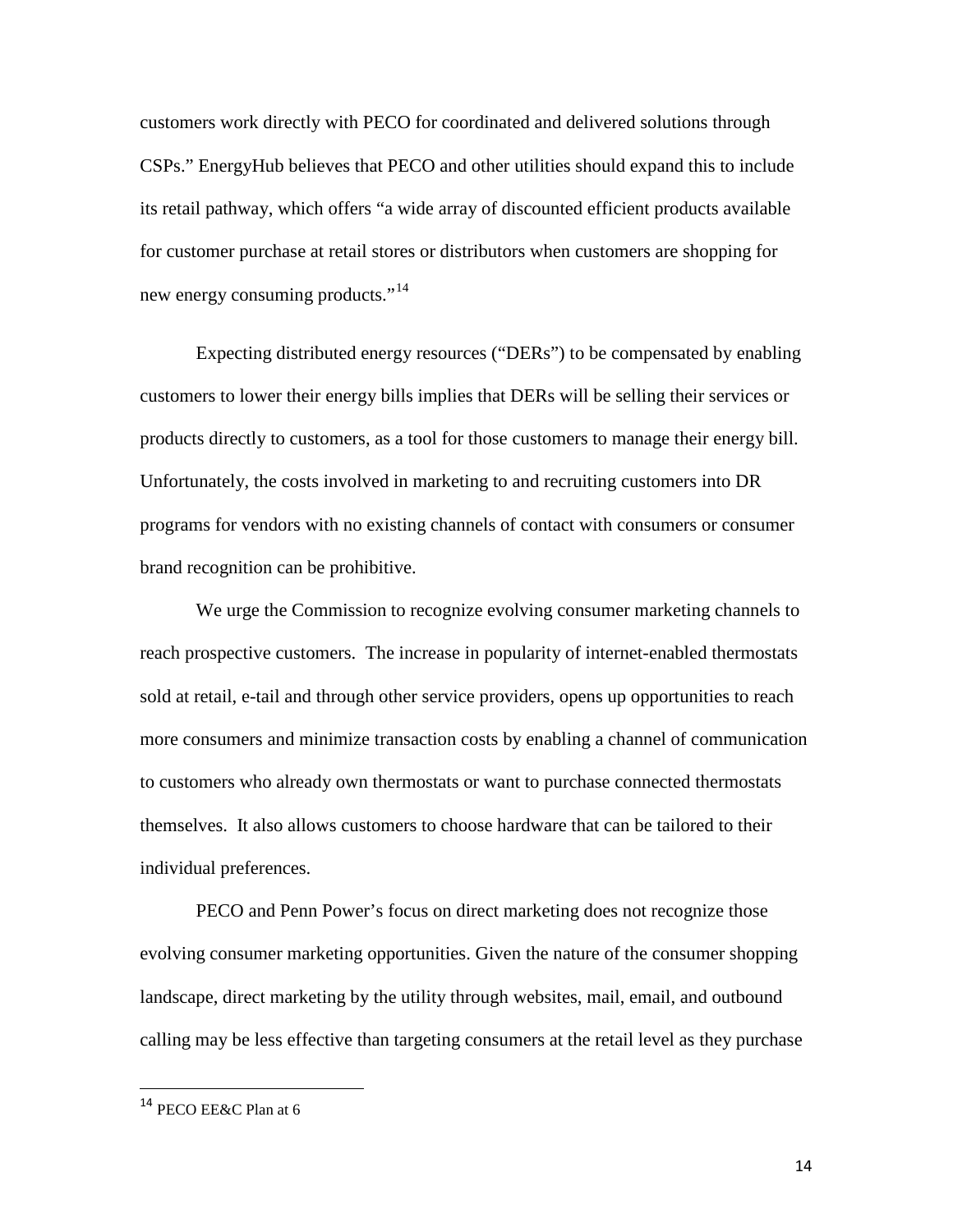home security, entertainment, and connected lifestyle products that have secondary energy efficiency and load control capabilities embedded within them.

> 2. Tariffs should be highly granular and enable payment directly to thirdparty providers

In its EE&C Plan, Penn Power and other utilities incentivize customers to participate in its DR program by offering monthly credits on their bill that range from \$0 to \$40 per controlled unit per season. While these tariffs provide useful compensation to DR participants, EnergyHub issues two general cautions.

First, to effectively reward DR for its full range of capabilities, tariffs must be highly granular—i.e., they should tie compensation to particular performance in particular locations at particular times. This highly granular tariff structure would properly compensate customers for the localized value of load reduction and align market incentives to achieve more efficient outcomes. This does not suggest we pay individual customers for their specific load drop, but that we consider using this granular compensation to drive CSPs to most effectively deliver the load reductions needed. The tariffs currently adopted in Pennsylvania will short of full granularity for residential direct load control.

Second, if customers and DER providers are only compensated via bill credits, this may limit the extent to which third-party DER providers (i.e., DER providers who are not a customer's utility or LSE) can successfully participate in the market. If credits are issued directly to the customer and the DER provider must collect its share from the customer, this introduces new complexity and business risk into the transaction. We would suggest that any DER tariffs enable payment directly to third-party DER providers who can then determine how the incentives for their products will be delivered to